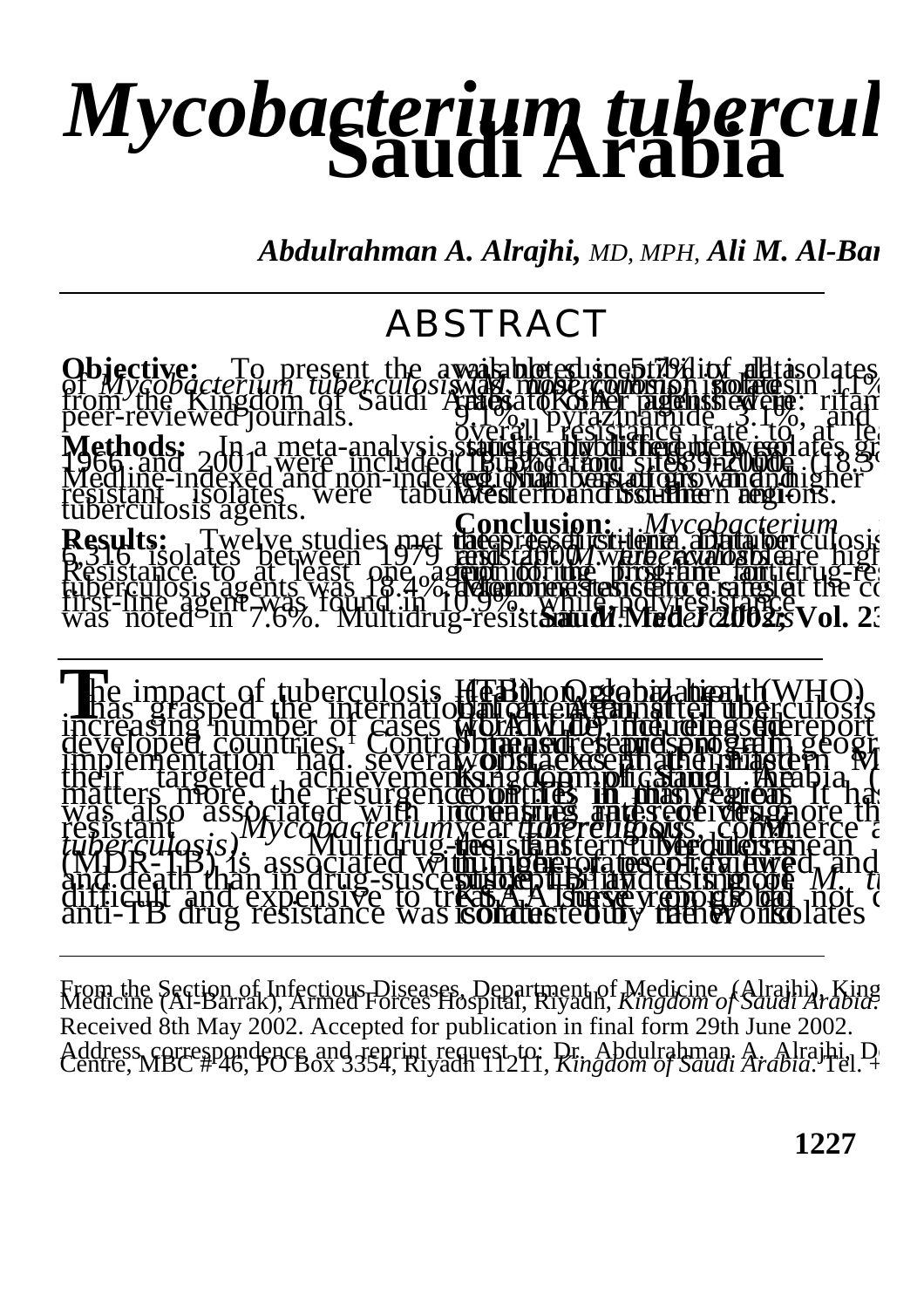

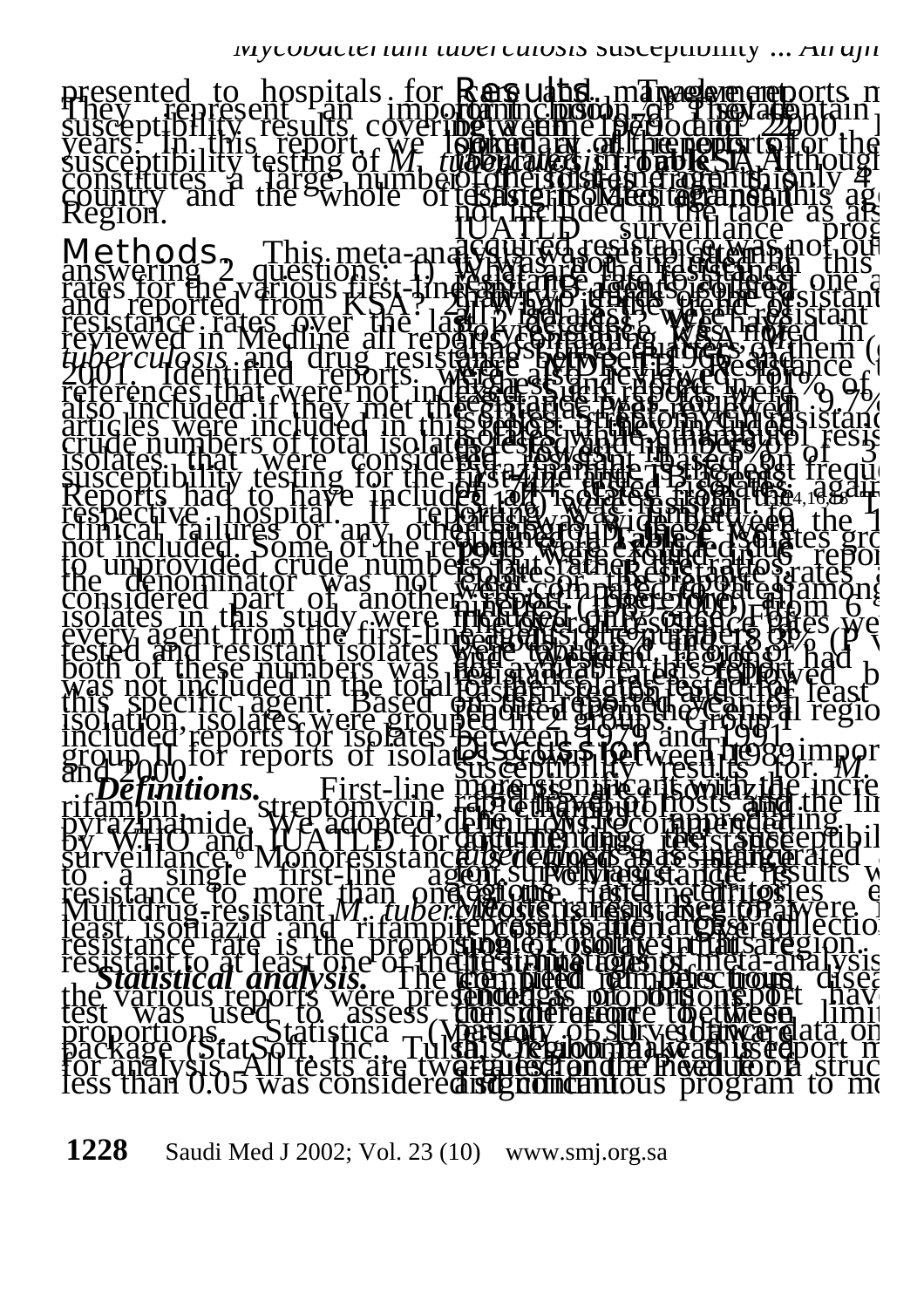| <b>Authors</b>                                                                                       |  |  |                                                                                                                                  |  |  |  |    |    |        |
|------------------------------------------------------------------------------------------------------|--|--|----------------------------------------------------------------------------------------------------------------------------------|--|--|--|----|----|--------|
|                                                                                                      |  |  |                                                                                                                                  |  |  |  |    |    | $(\%)$ |
| Schiott et nabīt indi <b>tazed 1034</b> (240, 8)(200, 4) 2(26) 4 (3, 9) 453, 7)(10, 7)(433) 2(19, 4) |  |  |                                                                                                                                  |  |  |  |    |    |        |
| Al-Orainey979-1R82at196882(4.2) NA 246125) NA 2593.2859.474(3.8) A                                   |  |  |                                                                                                                                  |  |  |  |    |    |        |
| Al-Orainey 2861 PR83 add 432 (49.442 (9.7) 22 (5.11 6 (3.7) (921, 341 (9.55 (11.88 (8.8)             |  |  |                                                                                                                                  |  |  |  |    |    |        |
| Zaman <sup>10</sup>  not inditentedh 48861 7  8) (23  4) 79(16  4) 9 (3.9450) 6(12  48617  6014  5)  |  |  |                                                                                                                                  |  |  |  |    |    |        |
| Jarallah et b086-1988ff 6784(6.50415.300815.927 (4) 1532.649(7.20015.2063.8)                         |  |  |                                                                                                                                  |  |  |  |    |    |        |
| $\text{Chowdhu}$ ry987-1094adh214009.3)8(3.7) 4(1.9)1 (0.5)241.2157) 9(4.2)7(3.3)                    |  |  |                                                                                                                                  |  |  |  |    |    |        |
| Ellis et al <sup>1</sup> 1989-1994 ed 28922(7.6) 9(3.1) 9(3.1) 7 (2.4) 258.714(4.8) 1(3.8) 8(2.8)    |  |  |                                                                                                                                  |  |  |  |    |    |        |
| Kinsara <sup>14</sup> 1993-1926 dah <b>78</b> 810.3 4(5.1) 6(7.7)1 (1.3) (91.5 NA                    |  |  |                                                                                                                                  |  |  |  | NA | NA |        |
| Al-Jama et 2009-1023 dr. 2001(117) 78 (6.3) 69 (5.62 (1) 3024. 25(20. 647(3. 8342. 7)                |  |  |                                                                                                                                  |  |  |  |    |    |        |
| Khan et al1996-1998 teril01028.72020.7) 2322.7)7 (6.9)309.7) 44) 2625.7300.7)                        |  |  |                                                                                                                                  |  |  |  |    |    |        |
| Al-Rubaish <del>993113984</del> ferr41899.5122.9 6(1.5) NA 480.5297.114(3.401(2.7)                   |  |  |                                                                                                                                  |  |  |  |    |    |        |
| Alraihi et al 1995-2006 (declision 2008). 19(2,8) 165) 5 (1.6) $\frac{361}{3206}$ , 3165) 9(2,8)     |  |  |                                                                                                                                  |  |  |  |    |    |        |
| Total                                                                                                |  |  |                                                                                                                                  |  |  |  |    |    |        |
| Range percent                                                                                        |  |  | <b>6,3 16061 1)421 (9.7615 (9.100 (215)618.48310.971 (726445.7)</b><br>(4.2-40288-23.41).5-2600.5-6.09.7-43.4-20.63.4-33)7-20.7) |  |  |  |    |    |        |

Table 1 - Susceptibility testing for the 12 studies included in this report expressed

**Table 2 -** Resistance rates by region and time periods.

| <b>Region</b>                                                                                                                                                                          |  |  |  |  |  |  |  |                                                                |  | $\mathcal{O}(0)$ |  |
|----------------------------------------------------------------------------------------------------------------------------------------------------------------------------------------|--|--|--|--|--|--|--|----------------------------------------------------------------|--|------------------|--|
|                                                                                                                                                                                        |  |  |  |  |  |  |  |                                                                |  |                  |  |
| $\left[\text{Central}^{8,9,1}\right]$ 2614 186 $\left 1\right\rangle$ 50/646 273.4 $\left 1\right\rangle$ 17/64675.3 24.2 $\left 2.9\right\rangle$ 134 $\left 3.4\right\rangle$ 45/646 |  |  |  |  |  |  |  |                                                                |  |                  |  |
| Eastern <sup>15,  </sup> <b>16</b> 5025 905 755                                                                                                                                        |  |  |  |  |  |  |  | $\overrightarrow{NA}$ $345_{0.9}$ $(17.3)$ $(3.7)$ $(2.7)$     |  |                  |  |
| <sup>*</sup> Time <sub>9</sub> perigd: 288/19486.5 67/1910718.5 361 357.2 161/1910                                                                                                     |  |  |  |  |  |  |  |                                                                |  |                  |  |
|                                                                                                                                                                                        |  |  |  |  |  |  |  | 1989-2024581338 133 5.5 729 32/2027445 322/2360 14/236083/2360 |  |                  |  |
| * expressed in number of resistant isolates/total tested if different from total col                                                                                                   |  |  |  |  |  |  |  |                                                                |  |                  |  |

www.smj.org.sa Saudi Med J 2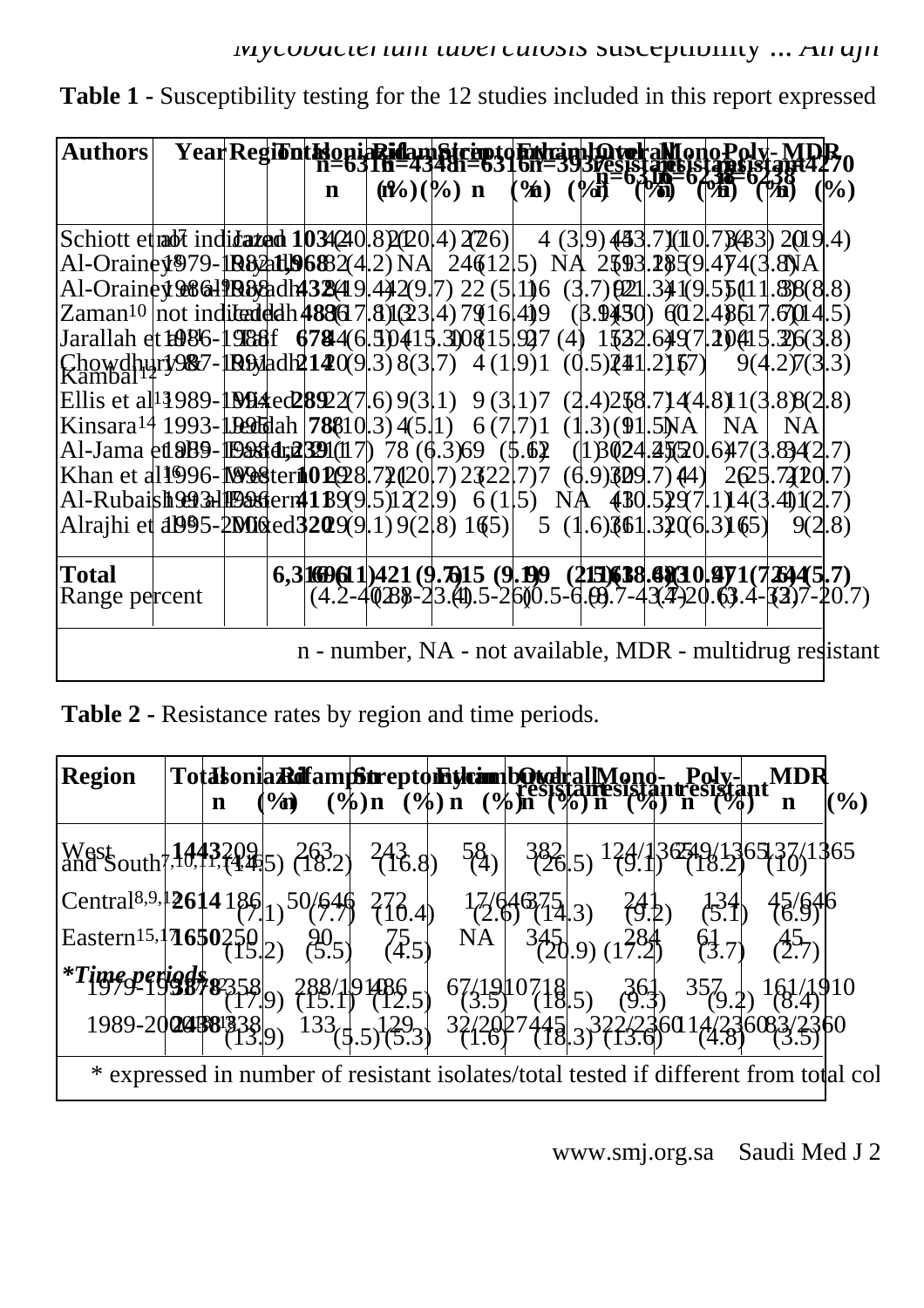